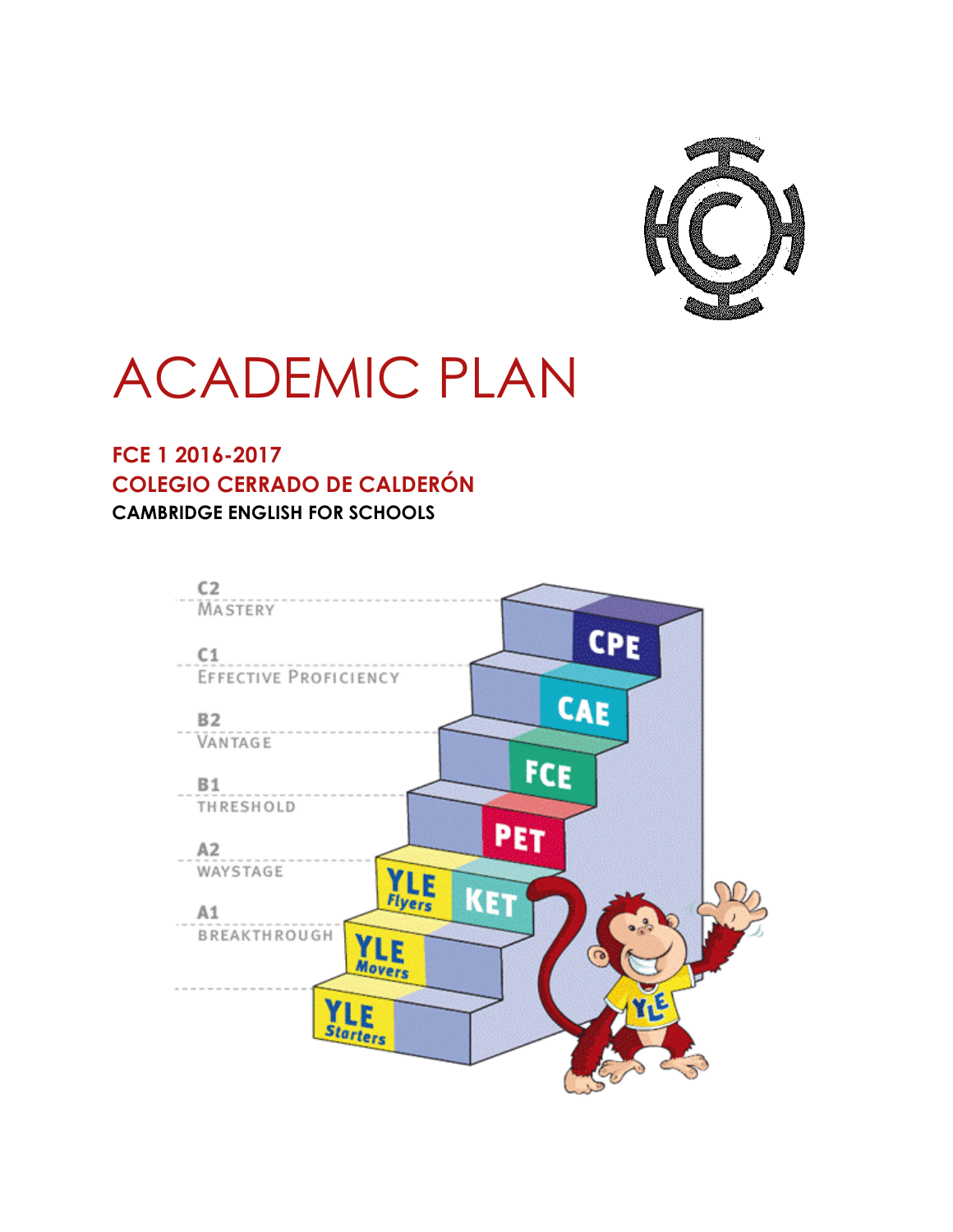# **FCE 1**

TERM 1: September 14th – December 23rd (14.5 weeks)

- Initial evaluation: September 26th 30th (we'll keep the results for your record in order to see students' progress) (modified exam, not all parts).
- Units1-3. Workbook and Student's Book.
- Term 1 Evaluation: Reading and Writing, Listening and Speaking (approximatelly from 21/28th November).
- REPORTS due to December 12th.
- Games and Speaking Activities

TERM 2: January 9th – April 7th (13 weeks)

- Units 4-6 Student's Book. 4-5 Workbook
- Term 2 Evaluation: Reading and Writing, Listening and Speaking. Exams: starting from 13th March.
- Reports: Due Monday 27th March
- Games and Speaking Activities

TERM 3: April 17th – 31 May (6.5 weeks)

- Unit 7 Student's Book. Workbook 6 and 7.
- Exam practice tests.
- Games and Speaking Activities. End of Year Party.

#### MAY 2017 FCE EXAM

Bank Holidays: October 12th (Wednesday); November 1st (Tuesday); December 6th and 8th (Tuesday and Thursday), February 28th (Tuesday), May 1st (Monday).

Christmas holiday: 24th December to January 8th. Easter: April 10th (Monday) to April16th, Semana Blanca: February 28th – March 3rd.

CLASS MATERIALS: Complete FCE Student's Book and Workbook. Units 1-7. Complete FCE CD, FCE Practice Exams, and other available material.

COURSE OBJECTIVES: Students should feel comfortable with the FCE materials and the exam format. They should be able to communicate effectively, expressing opinion, presenting arguments s and giving reasons. Teachers should encourage pupils to participate in conversation as much as possible in class.

They should be able to undersand and follow the news and spontaneous conversations between native or fluent speakers and understand different accents. They should learn to write clearlly and use proper text layouts. Moreover, they ought to be able to understand and write a wide range of texts, expressing their opinions, talking about advantages or disadvantages and giving different points of view.